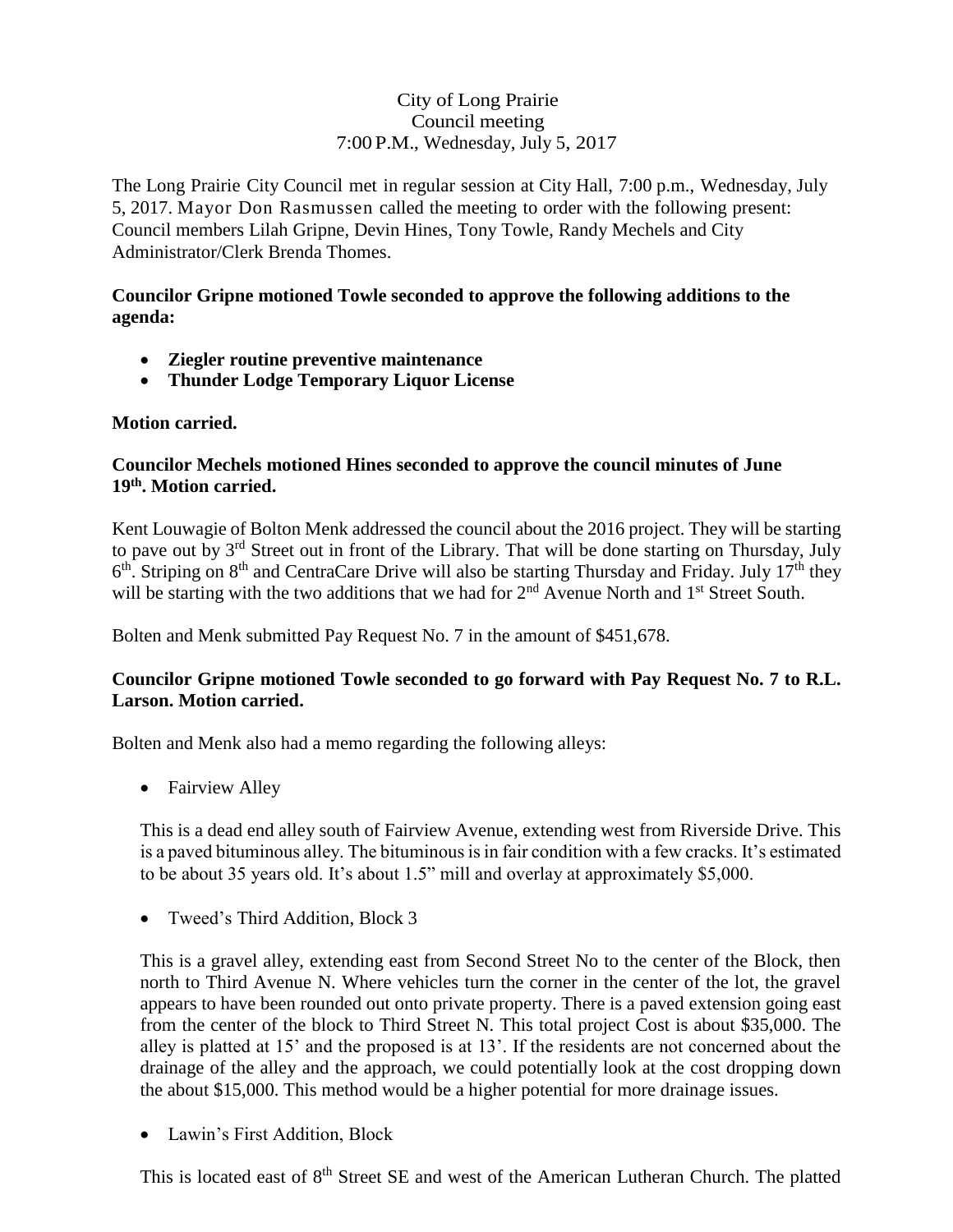alley is about 16.5' wide. The existing pavement is about 33 feet wide. A portion of the alley looks like it's upon part of the church parking lot. There is also a concrete curb in there on the east side; however, there is no curb that meets up it up to the church parking lot. The curb is in fair condition. There are several locations that have settled and do not drain properly. With all this fixture, the total improvement would be about \$85,000 to do this. This would probably be a cost share between the city and the church.

**Councilor Gripne motioned Towle seconded to move to table the alley proposals for next year and Administrator Thomes will put these in the budget for next year. Motion carried.** 

**Councilor Towle motioned Mechels seconded to accept the proposal for the land acquisition for Zinter's and Dairy Ridge. Zinter's were \$8,500 for 1.3 acres of land and for .4 acres of land it was \$2,400 for Dairy Ridge. Motion carried.**

VFW Post 1140 is moving forward with going to the Legion building. The current address for the VFW is 111 1st Street South and they will be moving to the same address as the American Legion Post 12 to 714 Commerce Road.

**Councilor Gripne motioned Hines seconded to go forward with this change and along with this new fee application, the city will also include the minutes to be sent down to gambling control. Motion carried.** 

## **Councilor Mechels motioned Hines seconded to approve the Solicitation Permit for Southwestern Books. Motion carried.**

Administrator Thomes discussed with the council some of the processes city staff has made changes to move the violations for long grass and cars parked on the grass and debris laying around. Hoping that this new change will help speed up the process a little bit. Council was very happy with this change and looking to see if this will work or not. So at this time, council just discussed each of the ordinances a little bit and we will just go forward with trying to keep out process moving. At this time, there is no action.

There are two service level agreements submitted by Ziegler again for the inspection of the two generators that the city has:

- **maintenance agreement #2026 \$3,570.00**
- **maintenance agreement #15233 \$751.79**

### **Mayor Rasmussen motioned Hines seconded to approve maintenance agreement #2026 and maintenance agreement #15233. Motion carried.**

Thunder Lodge Sports Bar submitted an application for a Temporary on-sale Liquor License on the July 19th for the MS Tram at the Todd County Fairgrounds**.**

## **Councilor Mechels motioned Hines seconded to approve the Temporary On-Sale Liquor License for Thunder Lodge Sports Bar for July 19, 2017. Motion carried**.

Councilor Mechels noted that Public Works was having some issues with their lift station. Administrator Thomes added in some comments about the maim lift station went down and there is some additional repairs that we have to do to get that back up and working again. Mechels also talked about Broad Band. Everything is moving forward. Fiber should be going in within the next